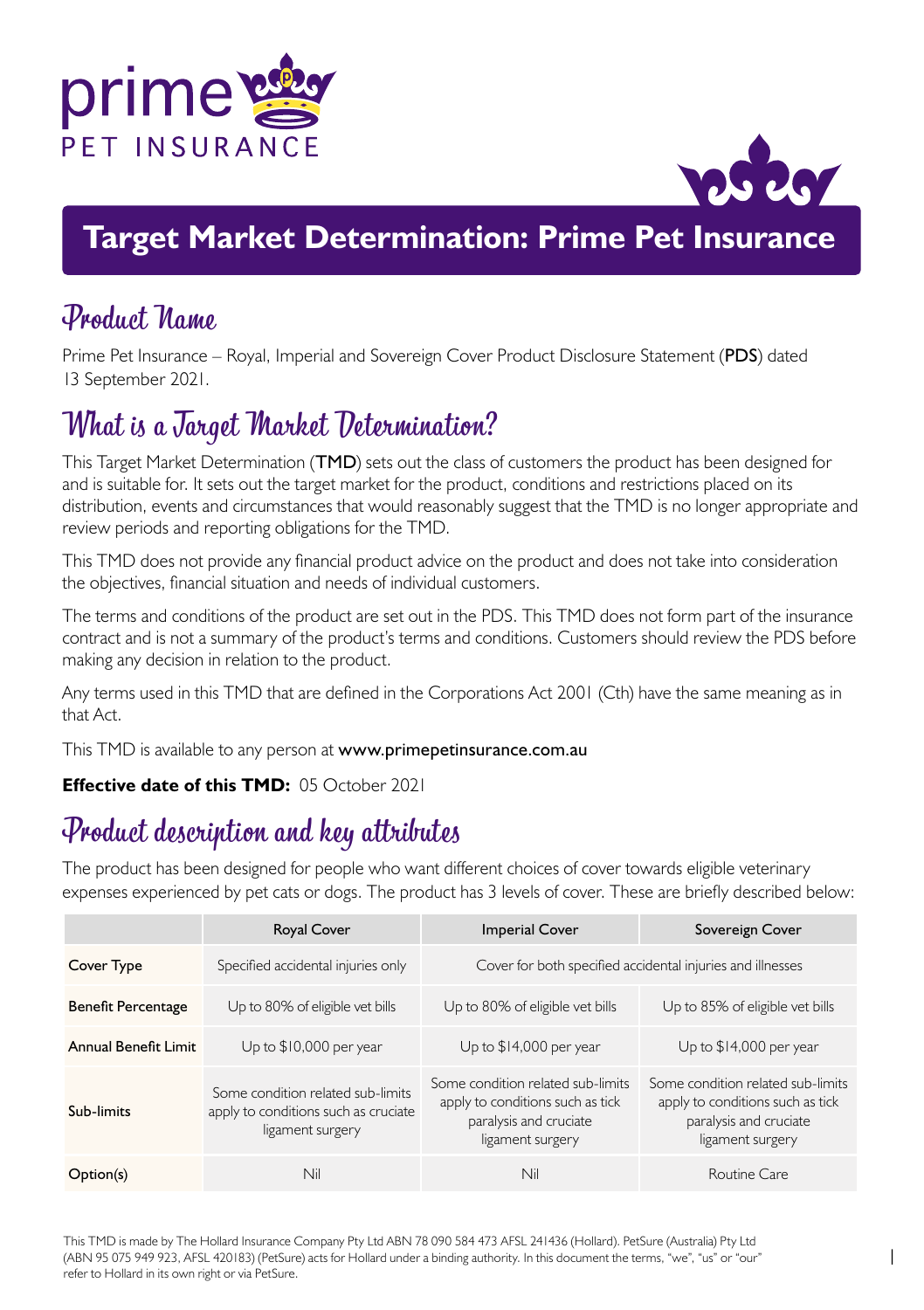The key attributes of this product include:

- it does not provide comprehensive cover for preventative care costs and general pet maintenance costs 雪 like grooming and pet food; and
- **vity** cover is subject to annual limits, sub-limits, terms, conditions and exclusions. Examples of key exclusions include waiting period exclusions at the inception of a new policy and coverage exclusions for chronic pre-existing conditions.

# Likely objectives, financial situation and needs of customers in the target market

The likely objectives, financial situation and needs of customers in the target market is contribution towards eligible veterinary expenses, to help ensure their pet can receive appropriate treatment and to reduce the cost to the customer of that treatment.

## Target market for the product

The overall target market for the product applies to all levels of cover available. Each level of cover also has parameters which apply in addition to the overall target market.

#### **Overall target market**

| Who this product may be suitable for                          | Who this product may not be suitable for                  |  |
|---------------------------------------------------------------|-----------------------------------------------------------|--|
| A person is in our target market for this product if they:    | A person will not be in our target market if they:        |  |
| ₩                                                             | 會                                                         |  |
| have a domestic dog, cat or hybrid that is legally available  | have a pet which has sustained chronic pre-existing       |  |
| in Australia: and                                             | conditions which are likely to require ongoing veterinary |  |
| ₩                                                             | treatment and want cover for those treatment costs: or    |  |
| want cover towards the costs associated with specified        | ₩                                                         |  |
| accidental injuries that their pet may experience, such as    | want to cover the costs of treatment for illnesses or     |  |
| injury suffered as a result of a motor vehicle accident, burn | accidents not covered by this policy, or other            |  |
| or electrocution and traumatic ligament or tendon injury.     | maintenance costs associated with pet ownership.          |  |

# Target market for each level of cover

In addition to the overall target market, these additional parameters apply based on the level of cover selected.

#### **Royal Cover (specified accidental injury only)**

| Who this level of cover may be suitable for                                                                                                                                    | Who this level of cover may not be suitable for                                                                                                                                                                                                                        |
|--------------------------------------------------------------------------------------------------------------------------------------------------------------------------------|------------------------------------------------------------------------------------------------------------------------------------------------------------------------------------------------------------------------------------------------------------------------|
| A person is in our target market for this level of cover if they<br>want:<br>₩<br>up to 80% of their eligible veterinary expenses covered<br>up to \$10,000 per policy period. | A person will not be in our target market for this level of cover<br>if they:<br>₩<br>want cover for any illness that a pet may experience; or<br>₩<br>do not want sub-limits or want different sub-limits to<br>apply for treatment for cruciate ligament conditions. |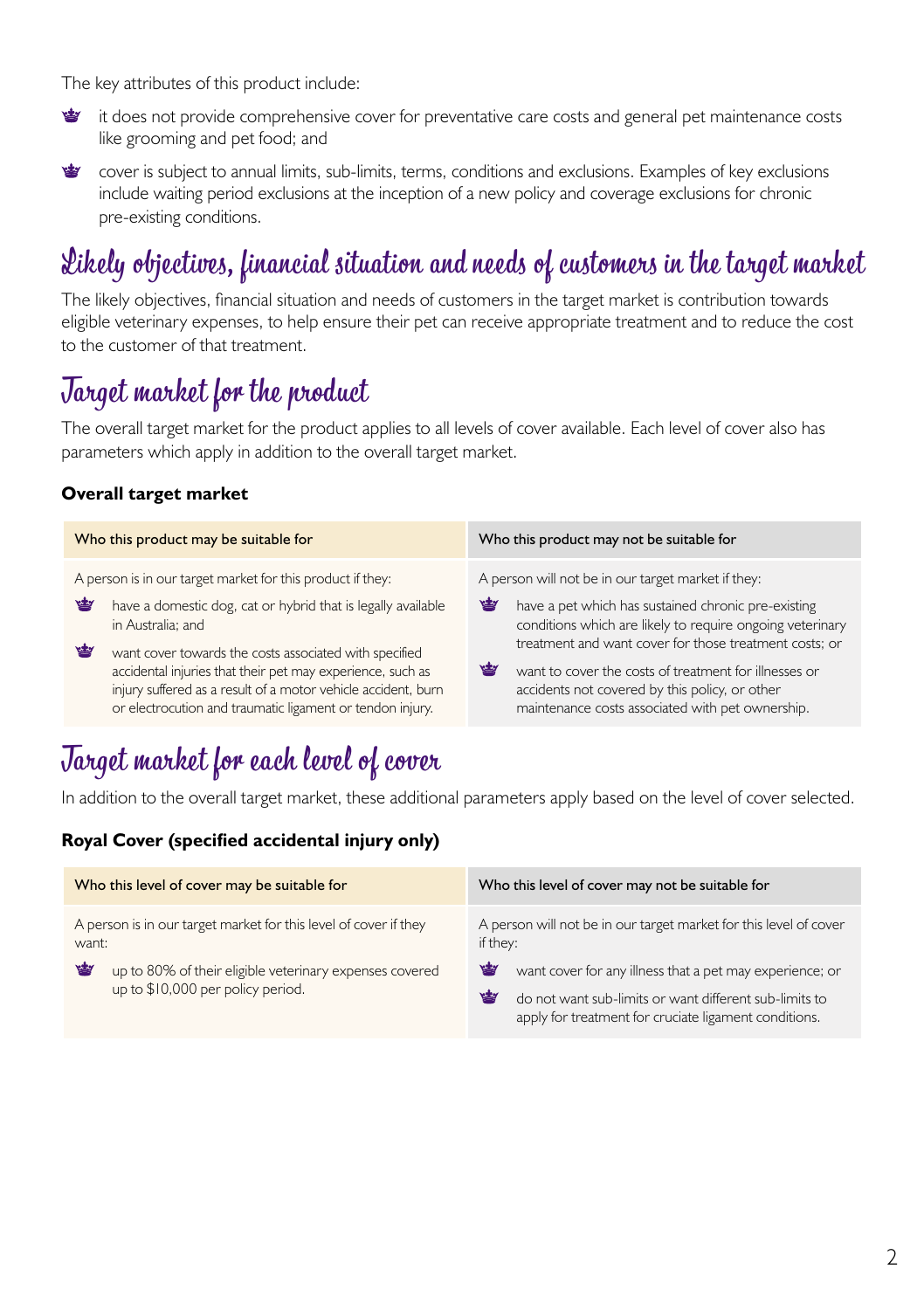#### **Imperial Cover (specified accidental injury and illness)**

| Who this level of cover may be suitable for                                                                                                                                                                                                                                                                                                      | Who this level of cover may not be suitable for                                                                                                                                                                            |  |
|--------------------------------------------------------------------------------------------------------------------------------------------------------------------------------------------------------------------------------------------------------------------------------------------------------------------------------------------------|----------------------------------------------------------------------------------------------------------------------------------------------------------------------------------------------------------------------------|--|
| A person is in our target market for this level of cover if they want:<br>雪<br>cover towards the costs associated with treating a range of<br>illnesses, such as cancer treatments and other temporary<br>and chronic conditions; and<br><b>Figure</b><br>80% of their eligible veterinary expenses covered up to<br>\$14,000 per policy period. | A person will not be in our target market for this level of cover<br>if they:<br>₩<br>do not want sub-limits or want different sub-limits to<br>apply for treatment for tick paralysis or cruciate ligament<br>conditions. |  |

#### **Sovereign Cover (specified accidental injury and illness)**

| Who this level of cover may be suitable for                                                                                                                                                                                                                                                                                          | Who this level of cover may not be suitable for                                                                                                                                                                            |  |
|--------------------------------------------------------------------------------------------------------------------------------------------------------------------------------------------------------------------------------------------------------------------------------------------------------------------------------------|----------------------------------------------------------------------------------------------------------------------------------------------------------------------------------------------------------------------------|--|
| A person is in our target market for this level of cover if they want:<br>₩<br>cover towards the costs associated with treating a range of<br>illnesses, such as cancer treatments and other temporary<br>and chronic conditions; and<br>≌<br>85% of their eligible veterinary expenses covered up to<br>\$14,000 per policy period. | A person will not be in our target market for this level of cover<br>if they:<br>₩<br>do not want sub-limits or want different sub-limits to<br>apply for treatment for tick paralysis or cruciate ligament<br>conditions. |  |
|                                                                                                                                                                                                                                                                                                                                      |                                                                                                                                                                                                                            |  |

#### **Option: Routine Care**

| Who this option may be suitable for                                                                                                                                                                                   | Who this product may not be suitable for                                                                                                                                 |  |
|-----------------------------------------------------------------------------------------------------------------------------------------------------------------------------------------------------------------------|--------------------------------------------------------------------------------------------------------------------------------------------------------------------------|--|
| A person is in the target market for this option if they:<br>₩<br>want a limited amount reimbursed for specified<br>preventative treatments and ownership costs like desexing.<br>microchipping or heartworm control. | A person will not be in the target market for this option if they:<br>₩<br>do not want reimbursement for these specified<br>preventative treatments and ownership costs. |  |

### Consistency between the product and target market

This product will likely meet the likely objectives, financial situation and needs of the target market because it addresses the needs of customers in the target market to reduce the costs of eligible veterinary expenses.

## Distribution conditions

This product is distributed through:

- 會 visiting the website of Prime Pet Insurance; or
- ₩ calling the contact centre of Prime Pet Insurance; or
- 會 visiting the website or calling the contact centre of a Prime Pet Insurance authorised distribution partner.

Please note: Royal Cover is only available to renewing customers.

All enquiries made online use a quotation tool which ask the customer to answer a series of questions before finalising a quote. Customers seeking a quote via the phone will be asked a series of questions from a system-based script by a trained operator. The response to these questions will determine if the customer meets the eligibility criteria, which align with the description of the target market set out above. A sale will not progress if these eligibility criteria are not met.

All call centre representatives are provided with adequate training and their sales are routinely monitored by us to ensure that they sell the product only to customers who are in the target market.